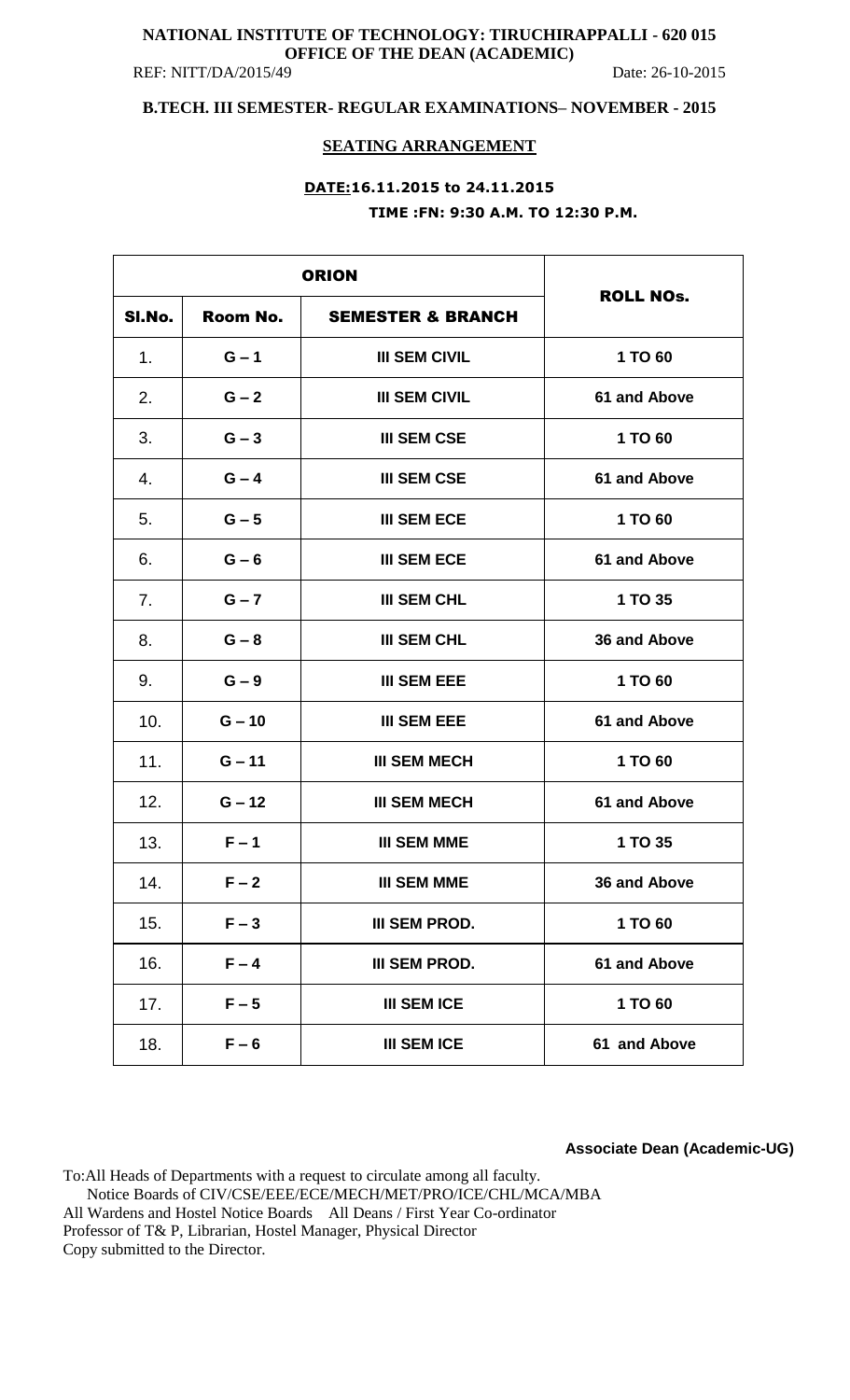## **NATIONAL INSTITUTE OF TECHNOLOGY: TIRUCHIRAPPALLI - 620 015 OFFICE OF THE DEAN (ACADEMIC)**

REF: NITT/DA/2015/49 Date: 26-10-2015

## **B.TECH. V SEMESTER- SEMESTER EXAMINATIONS – NOVEMBER - 2015**

### **SEATING ARRANGEMENT**

## **DATE: 13.11.2015 to 26.11.2015 TIME : FN: 9:30 A.M. TO 12:30 P.M.**

| <b>ORION</b> |          |                              |                     |
|--------------|----------|------------------------------|---------------------|
| SI.No.       | Room No. | <b>SEMESTER &amp; BRANCH</b> | <b>ROLL NOs.</b>    |
| 1.           | $F - 7$  | <b>V SEM CIVIL</b>           | 1 TO 60             |
| 2.           | $F - 8$  | <b>V SEM CIVIL</b>           | 61 and Above        |
| 3.           | $F - 9$  | <b>V SEM CSE</b>             | 1 TO 60             |
| 4.           | $F-10$   | <b>V SEM CSE</b>             | 61 and Above        |
| 5.           | $F-11$   | <b>V SEM ECE</b>             | 1 TO 60             |
| 6.           | $F-12$   | <b>V SEM ECE</b>             | 61 and Above        |
| 7.           | $S - 1$  | <b>V SEM CHL</b>             | 1 TO 35             |
| 8.           | $S - 2$  | <b>V SEM CHL</b>             | 36 and Above        |
| 9.           | $S - 3$  | <b>V SEM EEE</b>             | 1 TO 60             |
| 10.          | $S - 4$  | <b>V SEM EEE</b>             | <b>61 and Above</b> |
| 11.          | $S - 5$  | <b>V SEM MECH</b>            | 1 TO 60             |
| 12.          | $S - 6$  | <b>V SEM MECH</b>            | 61 and Above        |
| 13.          | $S - 7$  | <b>V SEM MME</b>             | 1 TO 35             |
| 14.          | $S - 8$  | <b>V SEM MME</b>             | 36 and Above        |
| 15.          | $S - 9$  | <b>V SEM PROD.</b>           | 1 TO 60             |
| 16.          | $S-10$   | <b>V SEM PROD.</b>           | 61 and Above        |
| 17.          | $S-11$   | <b>V SEM ICE</b>             | 1 TO 60             |
| 18.          | $S-12$   | <b>V SEM ICE</b>             | 61 and Above        |

**Associate Dean (Academic-UG)**

To:All Heads of Departments with a request to circulate among all faculty. Notice Boards of CIV/CSE/EEE/ECE/MECH/MET/PRO/ICE/CHL/MCA/MBA All Wardens and Hostel Notice Boards All Deans / First Year Co-ordinator Professor of T& P, Librarian, Hostel Manager, Physical Director Copy submitted to the Director.